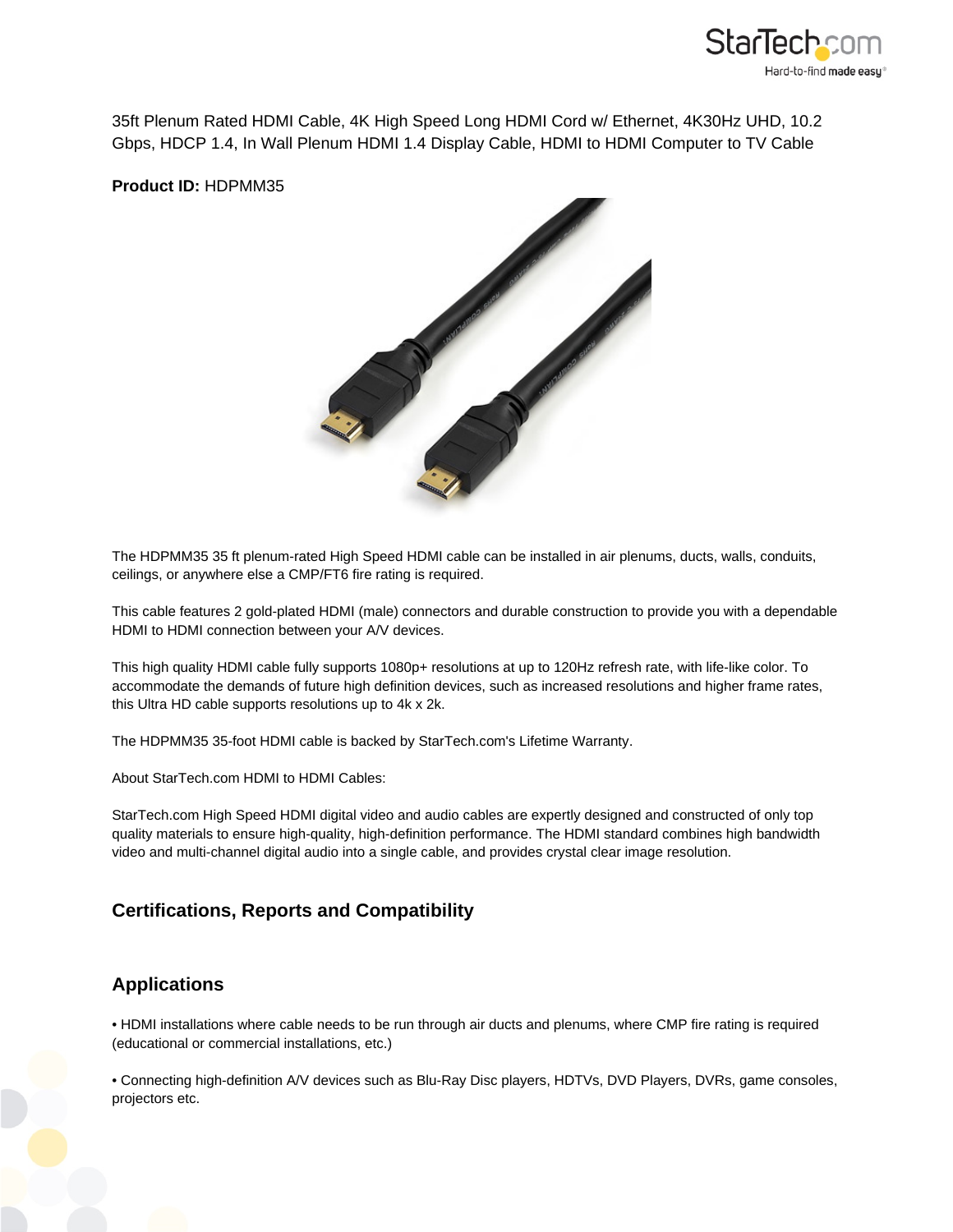## **Features**

• HIGH SPEED HDMI CABLE: 35 ft (10.7 m) HDMI 1.4b Cable with Ethernet supports 4K (3840x2160p, 24, 25, 30Hz 4096x2160p, 24Hz), Full HD (1920x1080p, 120Hz), 10.2 Gbps bandwidth, wide aspect ratio, 8Ch Audio (5.1/7.1/DD+/Dolby TrueHD), 3D Video

• DURABLE PLENUM RATED CABLE: Ultra HD fully molded HDMI cable with durable PVC jacket and strain relief for high strength and reliability; CMP fire rated cable for plenum installs: ducts, walls, conduits, ceilings; Ideal for Commercial environments

• QUALITY CONSTRUCTION: 24AWG wire with gold-plated connectors, and superior EMI shielding with Al-Mylar foil and braid improve signal integrity and reliability, providing higher quality video and audio; Supports HDMI 1.4 and earlier versions

• APPLICATIONS: Use in home offices/boardrooms/conference rooms/offices/classrooms, works with your laptop/professional workstation/soundbar for presentations via UHD/4K monitors, projector or large display; Samsung/Sony/Apple TV/Dell/Lenovo

• SPECS: 35 ft (10.7 m) Black HDMI 1.4b HDMI Cord Male to Male 24 AWG Gold-plated connectors PVC Jacket Shield: Al-Mylar foil with Braid ARC, Deep Color, HDCP 1.4, CEC YCC601 Color CMP Fire Rated

| Warranty<br>Lifetime<br><b>Connector Plating</b><br>Gold<br>Cable Jacket Material<br>PVC - Polyvinyl Chloride<br><b>Cable Shield Material</b><br>Aluminum-Mylar Foil with Braid<br>CMP Rated (Plenum)<br><b>Fire Rating</b><br>Maximum Digital<br>4K x 2K @ 30 Hz<br>Resolutions<br>Connector A<br>HDMI (19 pin)<br>Connector B<br>HDMI (19 pin)<br><b>Black</b><br>Color |                                           |                 |          |
|---------------------------------------------------------------------------------------------------------------------------------------------------------------------------------------------------------------------------------------------------------------------------------------------------------------------------------------------------------------------------|-------------------------------------------|-----------------|----------|
|                                                                                                                                                                                                                                                                                                                                                                           | <b>Hardware</b>                           |                 |          |
|                                                                                                                                                                                                                                                                                                                                                                           |                                           |                 |          |
|                                                                                                                                                                                                                                                                                                                                                                           |                                           |                 |          |
|                                                                                                                                                                                                                                                                                                                                                                           |                                           |                 |          |
|                                                                                                                                                                                                                                                                                                                                                                           |                                           |                 |          |
|                                                                                                                                                                                                                                                                                                                                                                           |                                           |                 |          |
|                                                                                                                                                                                                                                                                                                                                                                           | <b>Performance</b>                        |                 |          |
|                                                                                                                                                                                                                                                                                                                                                                           |                                           |                 |          |
|                                                                                                                                                                                                                                                                                                                                                                           | Connector(s)                              |                 |          |
|                                                                                                                                                                                                                                                                                                                                                                           |                                           |                 |          |
|                                                                                                                                                                                                                                                                                                                                                                           |                                           |                 |          |
|                                                                                                                                                                                                                                                                                                                                                                           | <b>Physical</b><br><b>Characteristics</b> |                 |          |
|                                                                                                                                                                                                                                                                                                                                                                           |                                           |                 |          |
|                                                                                                                                                                                                                                                                                                                                                                           |                                           | Connector Style | Straight |